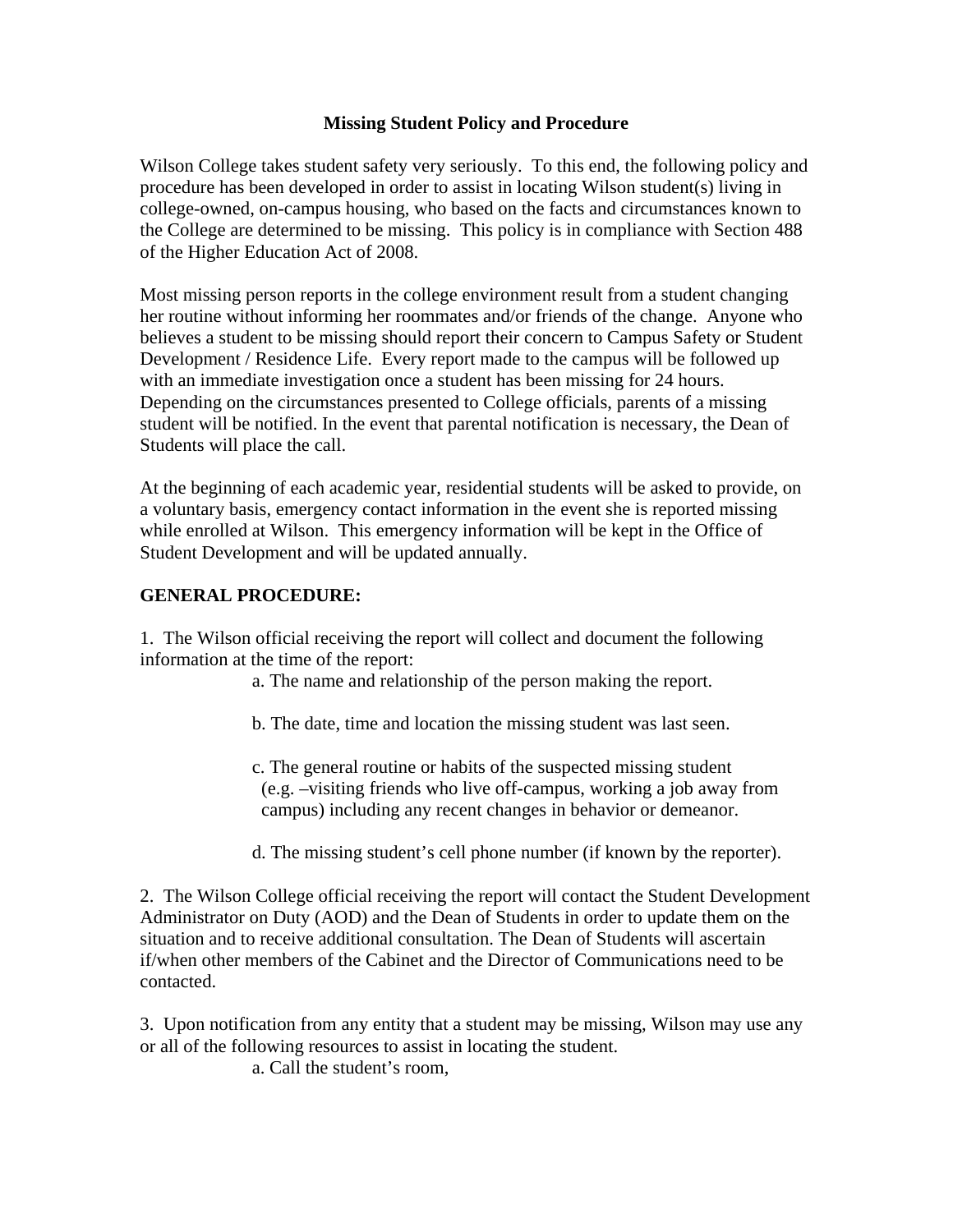b. Go to the student's residence hall room,

c. Talk to the student's RA, roommate, and floor mates to see if anyone can confirm the missing student's whereabouts and/or confirm the date, time, and location the student was last seen.

d. Secure a current student ID (from security) or other photo of the student from a friend.

e. Call and text the student's cell phone and call any other numbers on record.

f. Send the student an email.

g. Check all possible locations mentioned by the parties above including, but not limited to, library, residence hall lounges, student commons, fitness center, etc. The Office of Security and the Office of Residence Life may be asked to assist in order to expedite the search process.

h. Contact or call any other on-campus or off-campus friends or contacts that are made known. This could include checking a student's social networking sites such as MySpace, Facebook and Twitter.

i. Ascertain the student's car make, model and license plate number. A member of the Office of Security will also check Wilson College parking lots for the presence of the student's vehicle.

4. The Wilson Instructional Technology Staff may be asked to obtain email logs in order to determine the last log in and/or access of the Wilson network.

5. Once all information is collected and documented and the Dean of Students (or her designee) is consulted, Wilson staff may contact the local police to report the information. (Note: If in the course of gathering information as described above, foul play is evident or strongly indicated, the police can be contacted immediately.) If it is necessary to contact the local or state authorities, police procedure and protocol will be followed by the College.

6. If an adult participant of the Women with Children program is missing and that student's child(ren) is/are unattended, the administrator on duty will ask another WWC participant to stay with the child(ren) until the investigation can ascertain the status of the missing student. Once the student is located or the situation necessitates filing a missing person report (see steps above), the Dean of Students (or her designee) will contact Children and Youth Services of Franklin County. *(Note: Pennsylvania State law requires anyone who, in the course of their employment, occupation, profession, or practice of their profession come into contact with children to report to the Department of Public Welfare when they have reasonable cause to suspect that a child coming before them in their professional or official capacity is a victim of child abuse)*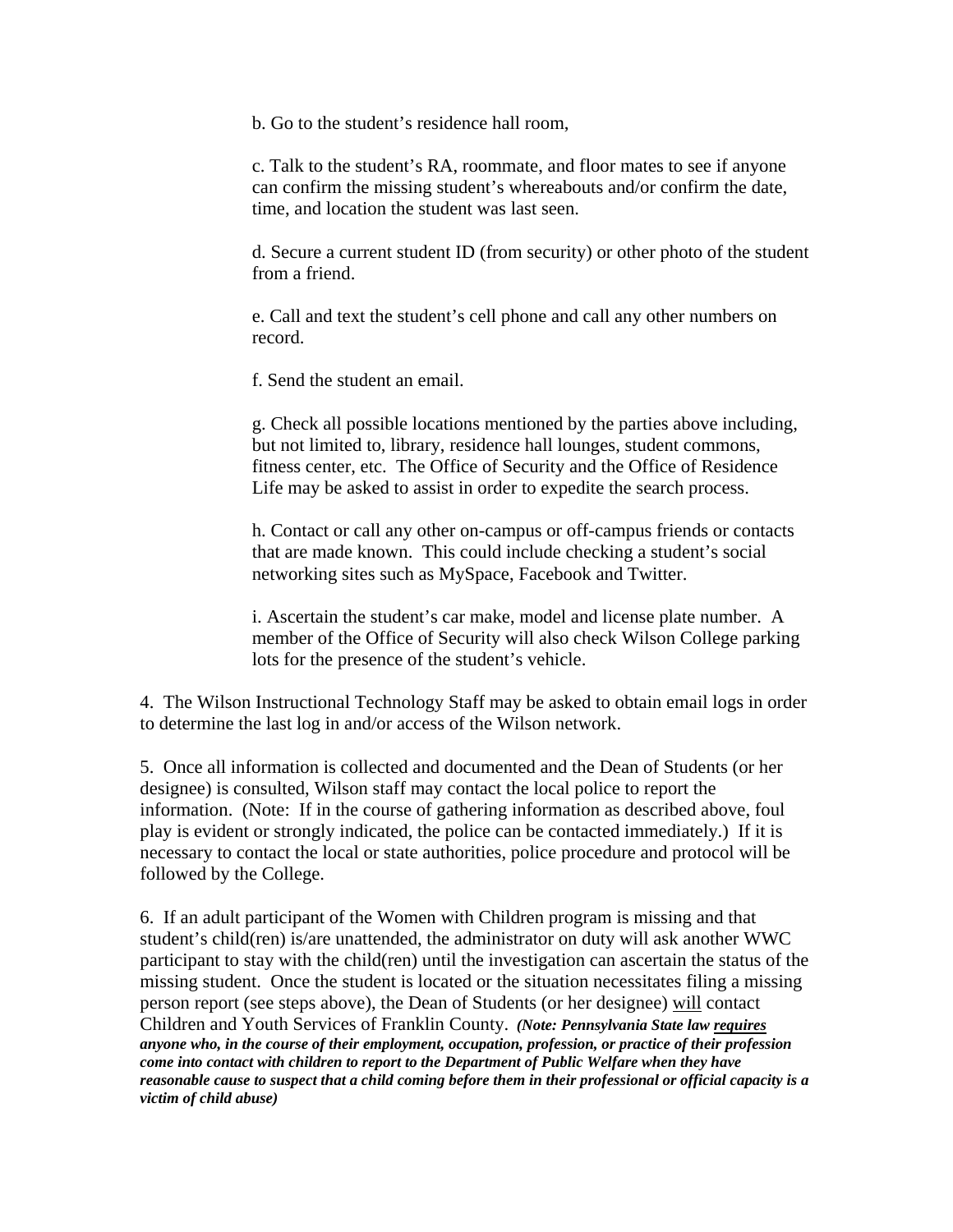August 2009

## Dear Wilson Student,

 Federal law requires colleges and universities to establish a missing student notification policy. The policy states, among other things, that students must be given the option to provide confidential emergency contact information in the event that she is reported as missing. If that occurs, Wilson College will use the information on the emergency contact form for the following purposes:

- Notify the missing student's identified emergency contact
- Notify a student's parent or guardian if the student is under 18
- Notify the appropriate law enforcement officials in the event no contact information is supplied.

Unless foul play is evident or strongly indicated, a student will be determined missing if she is unable to be located for 24 hours or more. Once a missing student report is filed, the college will begin an immediate investigation in an attempt to locate the student.

The Missing Student Emergency Contact Form is enclosed with this letter. Completion of the form is voluntary and all information provided will be kept confidential.

I ask that you complete and submit this form by August 24, 2009. Completed forms may be turned in to Lorie Helman in the Student Development Office or to your Resident Assistant.

I also request that you keep the Office of Student Development informed of any updates to your contact information while you are a Wilson College student. In the meantime, if you have any questions or concerns, do not hesitate to contact me.

Cordially,

C.F. Perkins Vice President for Student Development Dean of Students